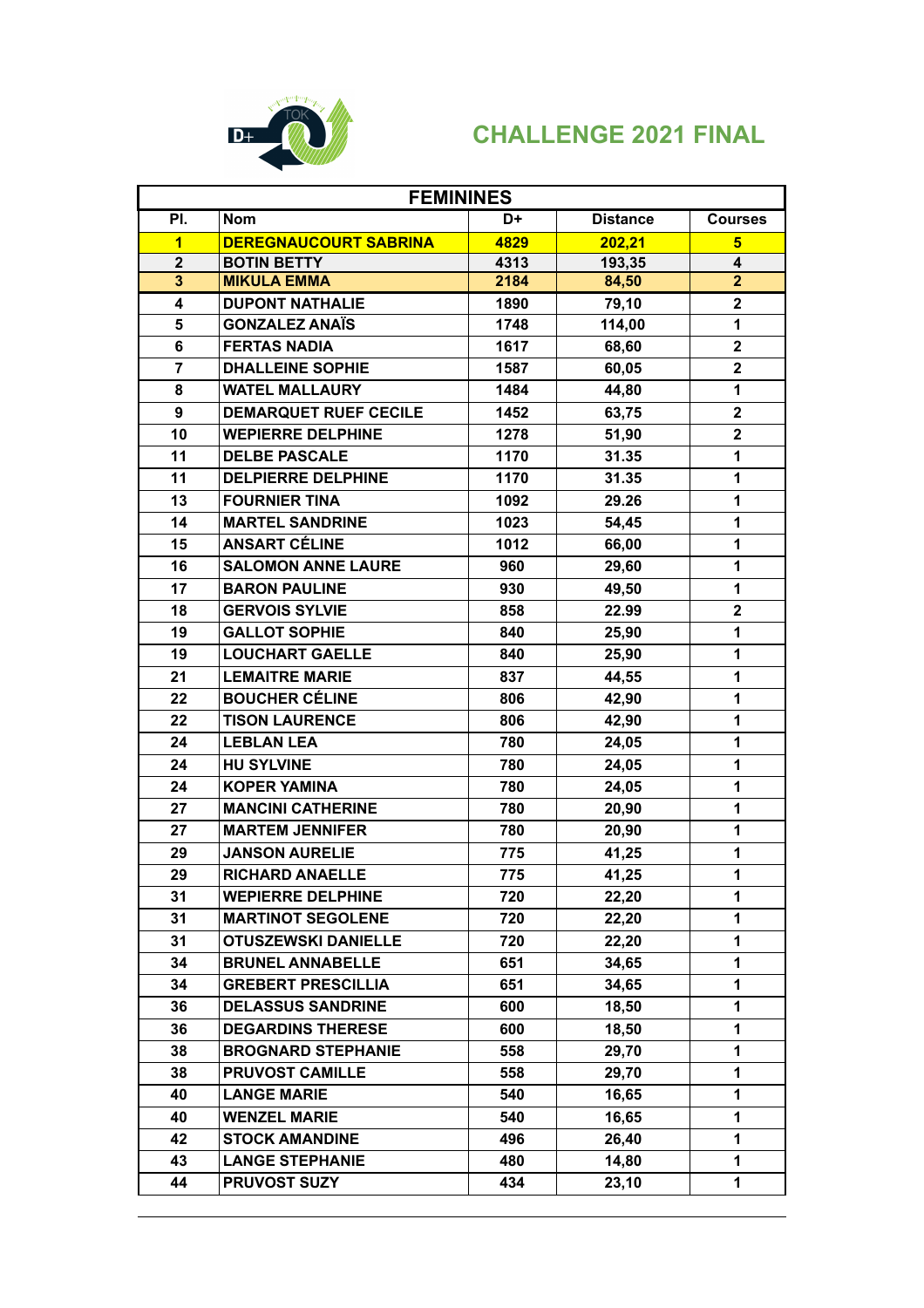

| <b>MASCULINS</b> |                                |      |                 |                         |
|------------------|--------------------------------|------|-----------------|-------------------------|
| PI.              | Nom                            | D+   | <b>Distance</b> | <b>Courses</b>          |
| $\mathbf{1}$     | <b>DELASSUS FRANCIS</b>        | 7091 | 292,66          | $5\phantom{.0}$         |
| $\overline{2}$   | <b>HURBAIN CHRISTOPHE</b>      | 6347 | 272,04          | 5                       |
| $\overline{3}$   | <b>WENZEL SYLVAIN</b>          | 6094 | 251,69          | $5\phantom{.}$          |
| 4                | <b>DECOSTER REMI</b>           | 5555 | 188,36          | 4                       |
| 5                | <b>AMEL BOUMEDIENNE</b>        | 5285 | 217,40          | 5                       |
| 6                | <b>BERLEMONT DOM</b>           | 4889 | 192,51          | 5                       |
| $\overline{7}$   | <b>VERHAGUE JÉRÔME</b>         | 4875 | 191,76          | 5                       |
| 8                | <b>MARTIN JOHAN</b>            | 4857 | 203,21          | 5                       |
| 9                | <b>VERSTRAET LOIC</b>          | 4762 | 188,31          | 5                       |
| 10               | <b>VERSTRAET FLORENT</b>       | 4040 | 135,86          | 4                       |
| 11               | <b>KOPER JULIEN</b>            | 3898 | 141,90          | 3                       |
| 12               | <b>WENZEL VALENTIN</b>         | 3716 | 163,52          | 5                       |
| 13               | <b>EXPOSITO RAPHAËL</b>        | 3558 | 158,10          | 4                       |
| 14               | <b>MAYEUR RÉMI</b>             | 3498 | 166,03          | 3                       |
| 15               | <b>GORSKI OLIVIER</b>          | 3367 | 123,65          | 3                       |
| 16               | <b>WEPIERRE OLIVIER</b>        | 3223 | 112,20          | 3                       |
| 17               | <b>PARMENT FABIEN</b>          | 3157 | 150,90          | 3                       |
| 18               | <b>VAT JULIEN</b>              | 3078 | 140,80          | $\overline{\mathbf{2}}$ |
| 19               | <b>CARON PIERRE</b>            | 2709 | 82,40           | $\overline{\mathbf{2}}$ |
| 20               | <b>DAUTRICOURT EMMANUEL</b>    | 2679 | 76,64           | $\mathbf{2}$            |
| 21               | <b>ANDRIEU JEAN BAPTISTE</b>   | 2663 | 81,05           | $\overline{\mathbf{2}}$ |
| 22               | <b>NEVEU JACQUES</b>           | 2522 | 113,53          | $\mathbf{2}$            |
| 23               | <b>BRABANT PHILIPPE</b>        | 2449 | 147,45          | $\mathbf{2}$            |
| 24               | <b>WYPYCH OLIVIER</b>          | 2386 | 122,60          | $\overline{\mathbf{2}}$ |
| 25               | <b>MODRZEJEWSKI STEPHANE</b>   | 2364 | 67,22           | $\overline{2}$          |
| 26               | <b>LANGOWSKI LUDOVIC</b>       | 2196 | 80,25           | 3                       |
| 27               | <b>LEMAIRE MAXIME</b>          | 2024 | 70,62           | $\overline{\mathbf{2}}$ |
| 28               | <b>LETAILLE CEDRIC</b>         | 2012 | 84,25           | $\overline{2}$          |
| 29               | <b>LECLERCQ DAVID</b>          | 1992 | 60,60           | $\overline{\mathbf{2}}$ |
| 30               | <b>BOULANGER JORDAN</b>        | 1983 | 84,05           | $\overline{2}$          |
| 31               | <b>MAES PAUL</b>               | 1872 | 50.16           | 1                       |
| 32               | <b>CAILLERETZ GUILLAUME</b>    | 1870 | 88,99           | $\mathbf{2}$            |
| 33               | <b>DUQUESNOY MATHIEU</b>       | 1857 | 76,00           | $\overline{\mathbf{2}}$ |
| 34               | PATOUX SÉBASTIEN               | 1780 | 54,20           | $\mathbf{2}$            |
| 35               | <b>VERSTRAET ROBERT</b>        | 1764 | 68,25           | $\mathbf{2}$            |
| 36               | <b>DHALLEINE JONATHAN</b>      | 1724 | 64,90           | $\overline{2}$          |
| 37               | <b>HUNKELER ALAIN</b>          | 1695 | 101,25          | $\overline{\mathbf{2}}$ |
| 38               | <b>LEDOUX GEOFFREY</b>         | 1638 | 43.89           | 1                       |
| 38               | <b>LELIEUR FRANÇOIS XAVIER</b> | 1638 | 43.89           | 1                       |
| 40               | <b>FOURNIER VINCENT</b>        | 1560 | 41,80           | 1                       |
| 41               | <b>DUJARDIN DAMIEN</b>         | 1557 | 92,25           | $\mathbf{2}$            |
| 42               | <b>THULIEZ LOIC</b>            | 1537 | 46,40           | 1                       |
| 43               | <b>MAYEUX CYRIL</b>            | 1518 | 99,00           | 1                       |
| 44               | <b>RICHARD REMY</b>            | 1484 | 44,80           | 1                       |
| 45               | <b>DICQUE ADRIEN</b>           | 1482 | 39.71           | 1                       |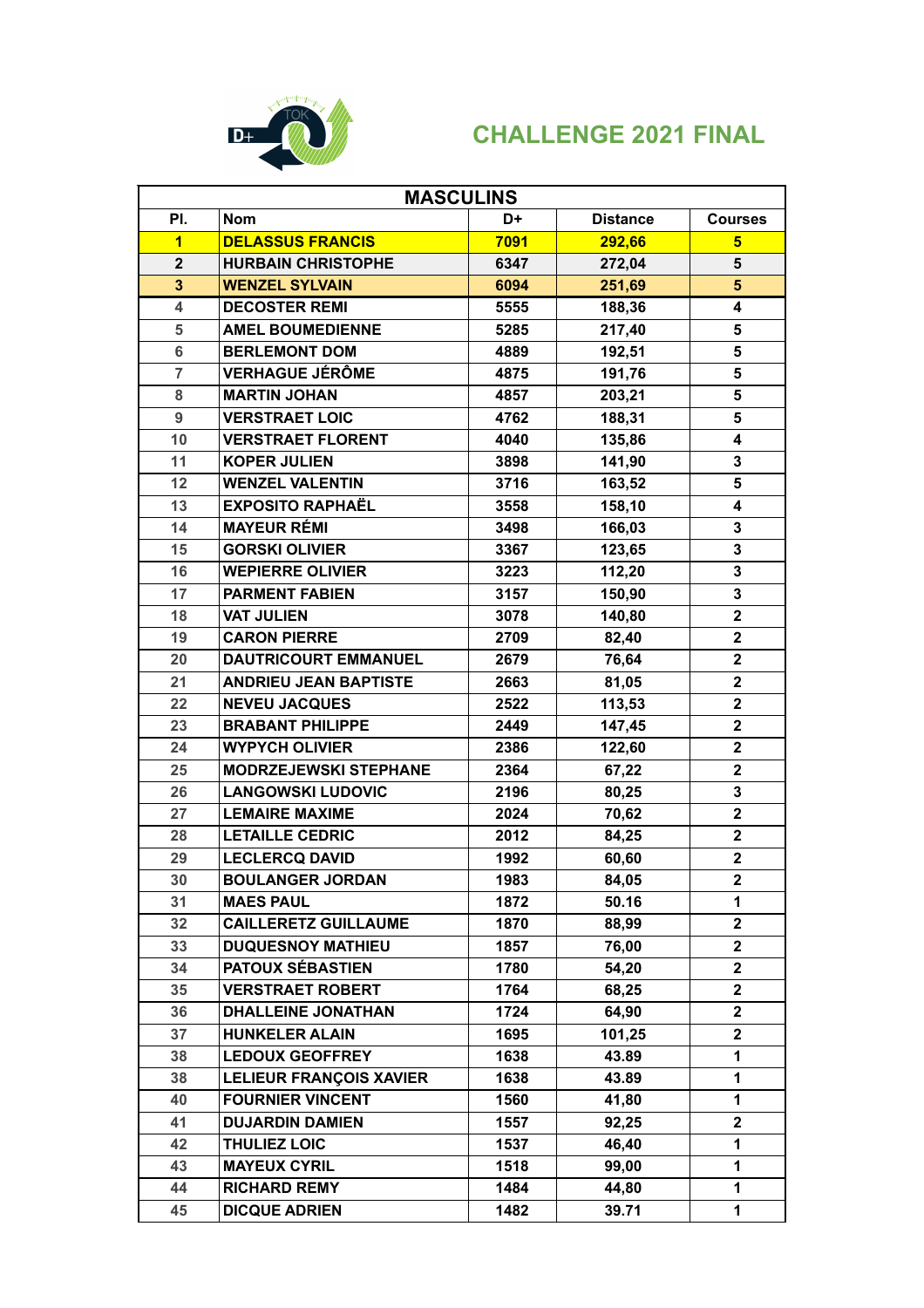

| 45 | <b>MAEREL LOIC</b>         | 1482 | 39.71 | $\mathbf 1$             |
|----|----------------------------|------|-------|-------------------------|
| 45 | <b>PRIEZ LUDOVIC</b>       | 1482 | 39.71 | $\mathbf{1}$            |
| 45 | <b>ROMESTIN FLORIAN</b>    | 1482 | 39.71 | 1                       |
| 49 | <b>DUHAMEL MATHIEU</b>     | 1472 | 96,00 | $\mathbf{1}$            |
| 50 | <b>DRUAUX GAËL</b>         | 1431 | 43,20 | 1                       |
| 51 | <b>LEROUX MATHIEU</b>      | 1426 | 93,00 | $\overline{\mathbf{2}}$ |
| 52 | <b>CLETY FRANÇOIS</b>      | 1404 | 37.62 | 1                       |
| 52 | <b>DEVOS YANN</b>          | 1404 | 37.62 | 1                       |
| 52 | <b>DOURDIN NICOLAS</b>     | 1404 | 37.62 | 1                       |
| 52 | <b>FOURNIER MAXIME</b>     | 1404 | 37.62 | $\mathbf{1}$            |
| 52 | <b>MARCOURT GEOFFRAY</b>   | 1404 | 37.62 | 1                       |
| 57 | <b>LENGLEN ANTOINE</b>     | 1334 | 87,00 | $\mathbf{1}$            |
| 58 | <b>ANDRE NICOLAS</b>       | 1326 | 35.53 | $\mathbf{1}$            |
| 58 | <b>BOSSUYT GUILLAUME</b>   | 1326 | 35.53 | 1                       |
| 58 | <b>REBOUT ROMAIN</b>       | 1326 | 35.53 | 1                       |
| 58 | <b>SLIWINSKI MICKAEL</b>   | 1326 | 35.53 | 1                       |
| 62 | <b>BOUCLET YOHAN</b>       | 1288 | 84,00 | 1                       |
| 62 | <b>DESCHINS THIERRY</b>    | 1288 | 84,00 | $\mathbf{1}$            |
| 64 | <b>POTIER CHRISTOPHE</b>   | 1276 | 50,45 | $\mathbf{2}$            |
| 65 | <b>BERNARD DAVID</b>       | 1248 | 33.44 | $\mathbf 1$             |
| 65 | <b>BEZU BENOIT</b>         | 1248 | 33.44 | $\mathbf{1}$            |
| 65 | <b>DEHAUDT AURÉLIEN</b>    | 1248 | 33.44 | 1                       |
| 65 | <b>GIRARD JULIEN</b>       | 1248 | 33.44 | $\mathbf{1}$            |
| 69 | <b>ASSELIN PHILIPPE</b>    | 1242 | 81,00 | $\mathbf{1}$            |
| 70 | <b>MAYEUR BAPTISTE</b>     | 1196 | 78,00 | 1                       |
| 70 | <b>SAISON NICOLAS</b>      | 1196 | 78,00 | 1                       |
| 72 | <b>QUENIVET NICOLAS</b>    | 1178 | 62,70 | 1                       |
| 73 | <b>BARTOLOMEO LOUIS</b>    | 1170 | 31.35 | 1                       |
| 73 | <b>BERTELOOT THIERRY</b>   | 1170 | 31.35 | 1                       |
| 73 | <b>DHAINE ANTONIN</b>      | 1170 | 31.35 | 1                       |
| 73 | <b>DUBOIS ERIC</b>         | 1170 | 31.35 | 1                       |
| 73 | <b>LASAK FREDERIC</b>      | 1170 | 31.35 | 1                       |
| 73 | <b>WIDHEN VALENTIN</b>     | 1170 | 31.35 | $\mathbf 1$             |
| 79 | <b>BUREAU LAURENT</b>      | 1150 | 75,00 | $\mathbf{1}$            |
| 79 | <b>PATAUD FLORENT</b>      | 1150 | 75,00 | $\mathbf{1}$            |
| 81 | <b>PARMENTIER Alban</b>    | 1140 | 35,15 | 1                       |
| 82 | <b>BRACQ MEHDI</b>         | 1116 | 59,40 | 1                       |
| 83 | <b>LEFEBVRE FREDERIC</b>   | 1113 | 33,60 | 1                       |
| 84 | <b>CARLIER FRANCK</b>      | 1104 | 72,00 | 1                       |
| 84 | <b>CLERBOUT JEAN MARIE</b> | 1104 | 72,00 | 1                       |
| 84 | <b>LOCQUET PATRICK</b>     | 1104 | 72,00 | $\mathbf 1$             |
| 87 | <b>BOSQUET JÉRÔME</b>      | 1092 | 29.26 | 1                       |
| 87 | <b>CARON BRUNO</b>         | 1092 | 29.26 | 1                       |
| 87 | <b>CHOQUET REMI</b>        | 1092 | 29.26 | 1                       |
| 87 | <b>DA MOTA THIERRY</b>     | 1092 | 29.26 | $\mathbf{1}$            |
| 87 | <b>HEURTEUX ALAIN</b>      | 1092 | 29.26 | $\mathbf{1}$            |
| 87 | <b>MOLINIEZ MAXIME</b>     | 1092 | 29.26 | 1                       |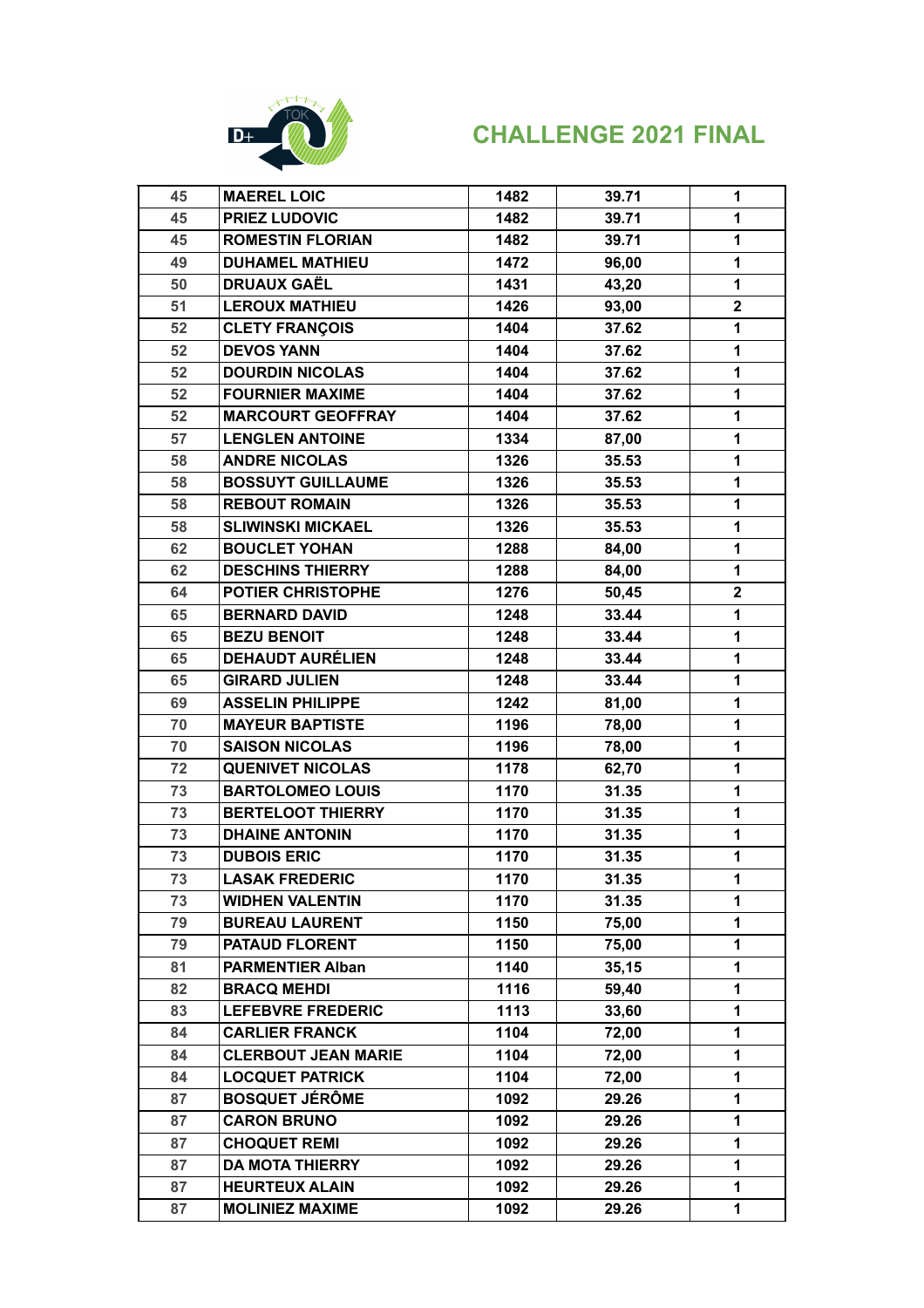

| 93  | <b>MATHON WILFRID</b>      | 1085 | 57,75 | $\mathbf 1$             |
|-----|----------------------------|------|-------|-------------------------|
| 94  | <b>CRETON Frederic</b>     | 1080 | 33,30 | $\mathbf{1}$            |
| 94  | <b>DEMAGNY EMMANUEL</b>    | 1080 | 33,30 | $\mathbf{1}$            |
| 94  | <b>DELEU MARTIN</b>        | 1080 | 33,30 | 1                       |
| 94  | <b>LEVERT JEROME</b>       | 1080 | 33,30 | 1                       |
| 98  | <b>MAURICE ARNAUD</b>      | 1067 | 32,26 | $\overline{\mathbf{2}}$ |
| 99  | <b>HERMAN CHRISTOPHE</b>   | 1058 | 69,00 | 1                       |
| 99  | <b>MAYEUR JÉRÔME</b>       | 1058 | 69,00 | 1                       |
| 99  | <b>RICHEZ HERVÉ</b>        | 1058 | 69,00 | $\mathbf{1}$            |
| 102 | <b>JEANROY EMMANUEL</b>    | 1054 | 56,10 | $\mathbf{1}$            |
| 103 | <b>LANGE DAVID</b>         | 1042 | 47,40 | $\mathbf 2$             |
| 104 | <b>LEMPEREUR LAURENT</b>   | 1023 | 54,45 | 1                       |
| 105 | <b>LEMPEREUR JEAN</b>      | 1020 | 33,30 | 1                       |
| 106 | <b>CHARTON GAETAN</b>      | 1020 | 31,45 | 1                       |
| 106 | <b>HADIUK JEROME</b>       | 1020 | 31,45 | 1                       |
| 108 | <b>DERYCKE FREDDY</b>      | 1014 | 27.17 | 1                       |
| 109 | <b>MOLCRETTE BAPTISTE</b>  | 1012 | 66,00 | 1                       |
| 110 | <b>CANIVET CEDRIC</b>      | 1007 | 30,40 | 1                       |
| 111 | <b>PSICA KARL</b>          | 992  | 52,80 | 1                       |
| 112 | <b>BOURRE FABRICE</b>      | 966  | 63,00 | 1                       |
| 112 | <b>NEPVEU THOMAS</b>       | 966  | 63,00 | 1                       |
| 114 | <b>DAMIANI DJESSI</b>      | 961  | 51,15 | 1                       |
| 114 | <b>DUFEUTREL JULIEN</b>    | 961  | 51,15 | 1                       |
| 116 | <b>CHAUMET OLIVIER</b>     | 960  | 29,60 | 1                       |
| 116 | <b>GAIGNEUR DIMITRI</b>    | 960  | 29,60 | 1                       |
| 118 | <b>DEBRAY MAXIME</b>       | 936  | 25.08 | 1                       |
| 118 | <b>DOLLET THIERRY</b>      | 936  | 25.08 | 1                       |
| 120 | <b>HONVAULT NICOLAS</b>    | 936  | 25.08 | 1                       |
| 121 | <b>REDMERSKI STEPHANE</b>  | 930  | 49,50 | 1                       |
| 121 | <b>TOURNEUX ALEXANDRE</b>  | 930  | 49,50 | 1                       |
| 123 | <b>LEVEAU GREGORY</b>      | 920  | 60,00 | 1                       |
| 123 | <b>MOLCRETTE ALAN</b>      | 920  | 60,00 | $\mathbf 1$             |
| 123 | <b>MOLCRETTE MARTIN</b>    | 920  | 60,00 | 1                       |
| 126 | <b>BEGHIN AYMERIC</b>      | 900  | 27,75 | 1                       |
| 126 | <b>CABRIE VALENTIN</b>     | 900  | 27,75 | 1                       |
| 126 | <b>D'AMORE LAURENT</b>     | 900  | 27,75 | 1                       |
| 126 | <b>DELASSUS YANNICK</b>    | 900  | 27,75 | 1                       |
| 126 | <b>MARTINOT FRANÇOIS</b>   | 900  | 27,75 | 1                       |
| 126 | <b>OTUSZEWSKI LAURENT</b>  | 900  | 27,75 | 1                       |
| 132 | <b>QUEVA CHRISTOPHE</b>    | 899  | 47,85 | 1                       |
| 132 | <b>RUPEK STÉPHANE</b>      | 899  | 47,85 | 1                       |
| 134 | <b>MOREL ALAN</b>          | 868  | 46,20 | 1                       |
| 135 | <b>DECROIX REMI</b>        | 840  | 25,90 | 1                       |
| 136 | <b>FOURNIS PASCAL</b>      | 840  | 25,90 | 1                       |
| 137 | <b>LEROY BENJAMIN</b>      | 840  | 25,90 | 1                       |
| 138 | <b>STASZEWSKI FREDERIC</b> | 840  | 25,90 | 1                       |
| 139 | <b>TABTI EDDY</b>          | 840  | 25,90 | 1                       |